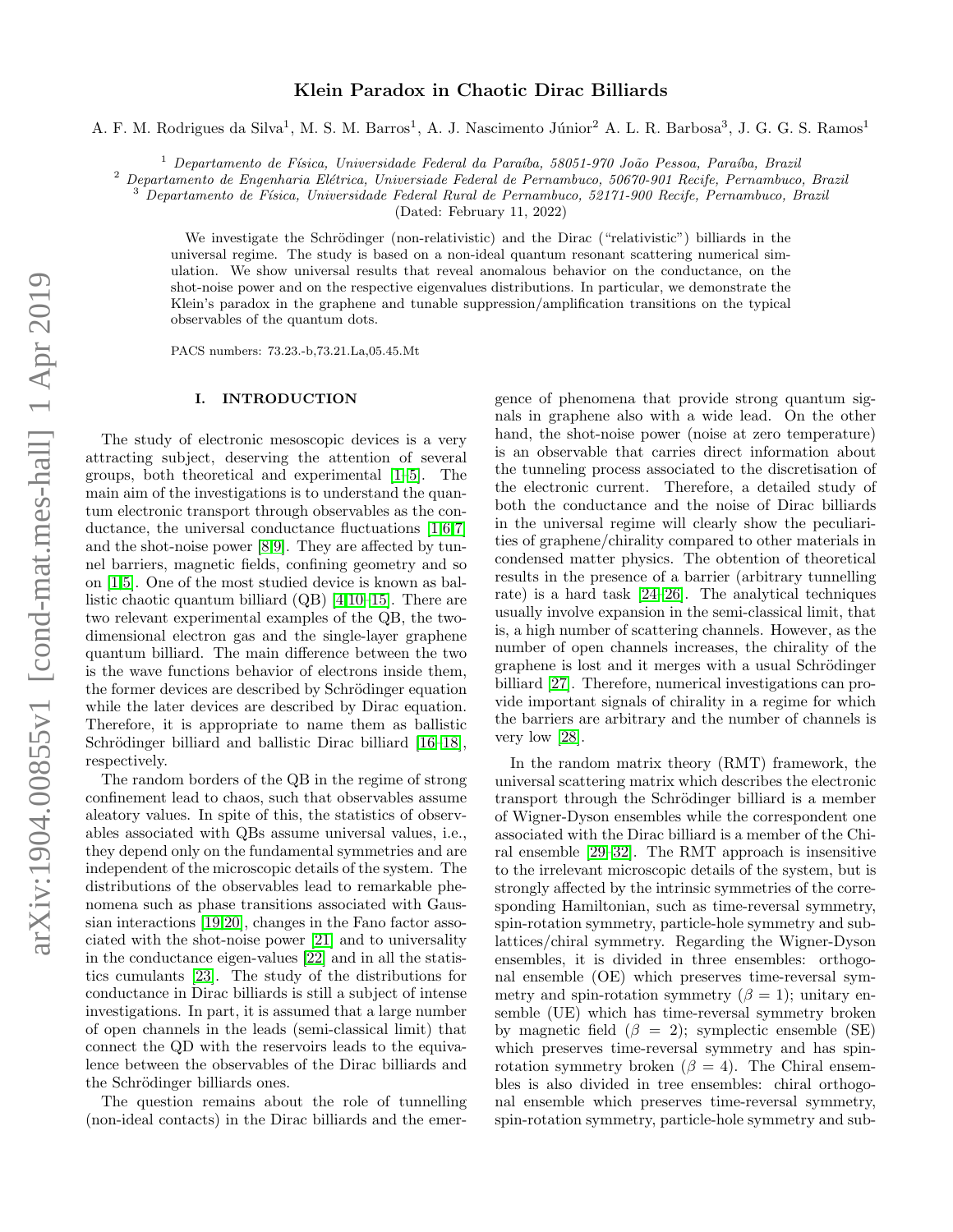

<span id="page-1-0"></span>FIG. 1: The chaotic quantum billiard connected to two leads by tunnel barriers (Γ). The electronic transport is described by a scattering matrix,  $S$ , for both the Schrödinger billiard (without sub-lattices/chiral symmetry) and the Dirac billiard (with sub-lattices/chiral symmetry).

lattices/chiral symmetry  $(\beta = 1)$ ; chiral unitary ensemble which has time-reversal symmetry and particle-hole symmetry broken and preserves sub-lattices/chiral symmetry  $(\beta = 2)$ ; chiral symplectic ensemble which preserves time-reversal symmetry, particle-hole symmetry and sublattices/chiral symmetry but has spin-rotation symmetry broken  $(\beta = 4)$ .

The seminal papers by Klein, Souter, and Hund investigated scattering due to high potentials compared to the incident energy [\[33\]](#page-8-21). They concluded that, unlike the Schrödinger equation, the scattering provoked by the Dirac equation may lead to an amplification of the probability amplitude of the tunneled relativistic electron. This paradox was initially solved considering that the very energetic electron spontaneously creates positrons that reemit electrons in order to maintain the constant current. In condensed matter physics, the collective effects [\[34,](#page-8-22)[35\]](#page-8-23) can lead, as we shall show, to the Klein's paradox in the presence of chaos. Therefore, the aim of our investigation is to show the emergence of Klein paradox in chaotic Dirac billiards.

In this work, we perform a complete numerical study of the electronic transport statistics for both Schrödinger billiard and Dirac billiard connected to non-ideal leads by tunnel barriers, as depicted in the Fig.[\(1\)](#page-1-0). We investigate the role of the tunnel barriers on the statistic of conductance (and its fluctuations) and the shotnoise power. We dedicate special attention to the regime in which the leads have few number of open channels  $(N = 1, 2, 3)$ , and we observe a very distinct quantum statistics behaviour comparing the Schrödinger billiard with the Dirac billiard. We also show that the regime of few open channels in the presence of tunnel barriers is strongly affected by quantum interference effects that can be measured experimentally. Furthermore, the study brings information concerning electronic transport which were never obtained by analytical methods.

The work is organised as in the following: In Section II we introduce the numerical scattering approach and write out the probability distributions of Hamiltonian elements in the framework of RMT; In Section III we write a brief review for pedagogical reasons of Schrödinger billiard and Dirac billiard without tunnel barriers and compare our numerical results with known analytical results; In the Sections IV and V we analyse the effects of tunnel barriers over the statistic of conductance and shot-noise for Schrödinger billiard and Dirac billiard, respectively and, finally, we show an interesting effect caused by tunnel barriers over conductance of Dirac billiard; In Section VI, we conclude.

# II. SCATTERING APPROACH

In this section, we introduce the scattering approach applied to the study of the electronic transport through a quantum chaotic billiard connected to leads by nonideal contacts, as depicted in the Fig.[\(1\)](#page-1-0). Furthermore, we study the effects of sub-lattices/chiral symmetry over electronic transport in the device.

The standard form of the scattering matrix is a composition of the reflection  $(r)$  and the transmission  $(t)$  probabilities amplitudes blocks determined by the channels of the leads

$$
\mathcal{S} = \begin{bmatrix} r & t \\ t' & r' \end{bmatrix},\tag{1}
$$

in which r, t, t' and r' have the dimensions  $N_1 \times N_1$ ,  $N_1 \times N_2$ ,  $N_2 \times N_1$  and  $N_2 \times N_1$ , respectively. The number of open channels is a function of the width,  $a_i$ , of the leads,  $N_i \propto a_i$ . Accordingly, the scattering matrix has dimension  $N \times N$  and it can be obtained as a function of the Hamiltonian as in the following [\[36\]](#page-8-24)

$$
S(\epsilon) = 1 - 2\pi i \mathcal{W}^{\dagger}(\epsilon - \mathcal{H} + i\pi \mathcal{W} \mathcal{W}^{\dagger})^{-1} \mathcal{W}.
$$
 (2)

The Hamiltonian  $\mathcal H$  of the target (QD) supports M resonant modes and incorporates the chaotic behavior of the system through its random aspects. Its dimension is  $M \times M$  and the Fermi energy of the electron is denoted by  $\epsilon$ . The deterministic matrix W describes the contacts (coupling) between the chaotic billiard (resonances) and the leads (channels) and, accordingly, it has dimension  $N\times M$ . The W matrix can be divided into two blocks,  $\mathcal{W}_1$ with dimension  $N_1 \times M$  and  $W_2$  with dimension  $N_2 \times M$ in such a way that  $W = (W_1 \ W_2)$ . The direct processes (prompt transport, that is, transmission processes without the transition through the resonant QD) can be avoided through the imposition of orthogonality condition

$$
\mathcal{W}_{\alpha}\mathcal{W}_{\beta} = \gamma_{\alpha} \frac{N\Delta}{\pi^2} \delta_{\alpha,\beta},
$$

to which  $\Delta$  is the mean energy level spacing of the QD and  $\gamma_{\alpha}$  is a diagonal matrix written as  $\gamma_{\alpha}$  =  $diag(\gamma_{\alpha,1},\ldots,\gamma_{\alpha,N}).$  The  $\gamma_{\alpha}$  matrix can be related with the transmission probabilities  $\Gamma_{\alpha,a} \in [0,1]$  of the a channel supported by de lead  $\alpha$  throght the relation  $\Gamma_{\alpha,a} =$  $\mathrm{sech}^2\left[-\ln\left(\gamma_{\alpha a}\right)/2\right].$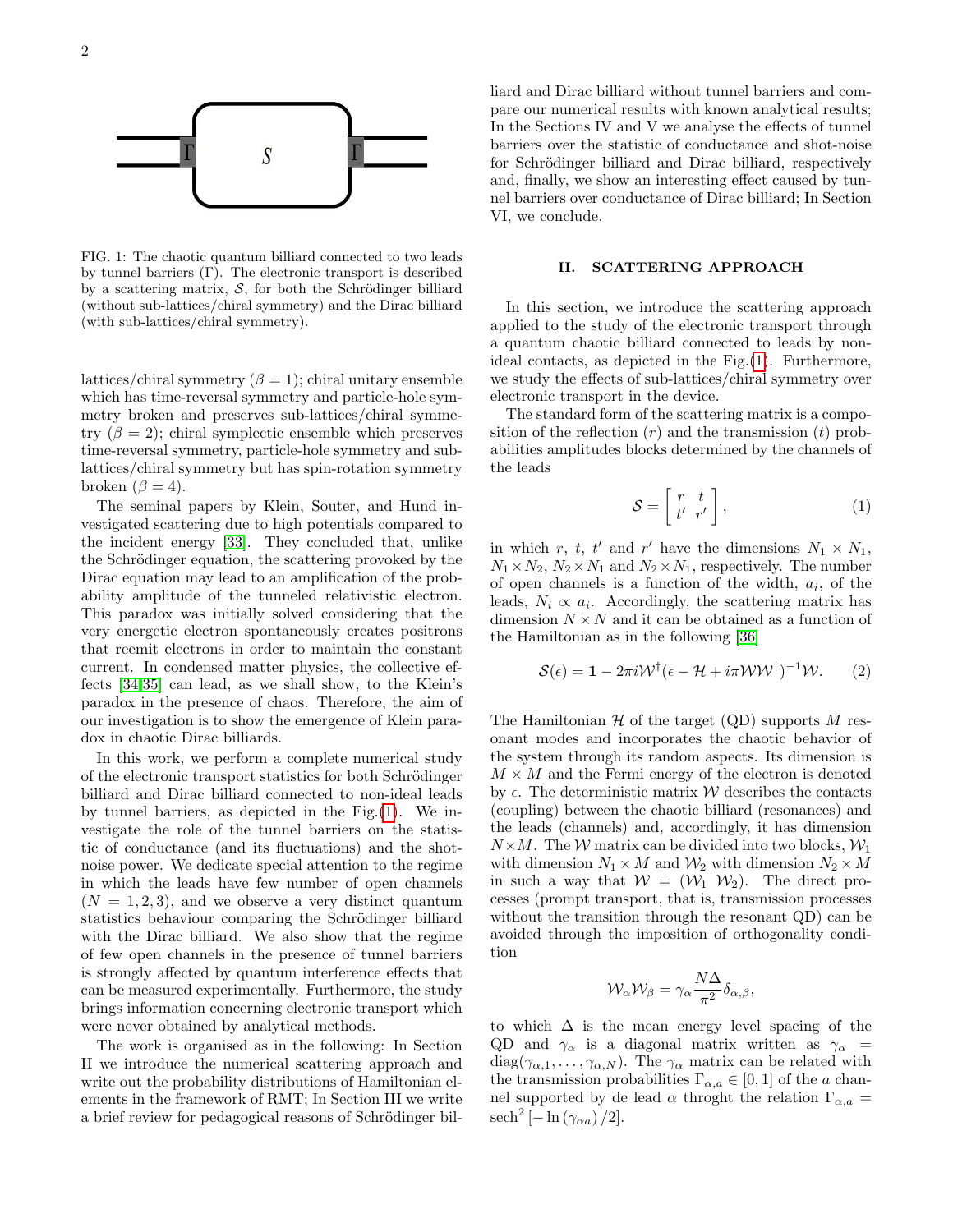For our investigation, we take equals tunnelling probabilities, i.e,  $\Gamma = \Gamma_{\alpha,a}$ ,  $\forall (\alpha, a)$ . The tunnelling probabilities are also called barriers and are called ideal barriers whenever  $\Gamma = 1$  (total tunnelling chance) and opaques if  $\Gamma = 0$  (very remote tunnelling chance). The tunnelling barriers can be implemented in condense matter physics as a result of imperfect contacts between the leads and the QD or controlled using tension gates.

We start studying a chaotic Schördinger billiard. In the framework of RMT, the Schrödinger billiard Hamiltonian is a member of a Wigner-Dyson ensemble with a Gaussian probability distribution given by [\[31\]](#page-8-25)

$$
P(\mathcal{H}) \approx \exp\left[-\frac{\beta M}{4\lambda^2} \mathbf{Tr}(\mathcal{H}^2)\right],\tag{3}
$$

in which the index  $\beta = 1, 2, 4$  is to account the Gaussian Orthogonal Ensemble (GOE), Gaussian Unitary Ensemble (GUE) and Gaussian Symplectic Ensemble (GSE), respectively.

Specifically for the chaotic Dirac billiard, the Hamiltonian supports the sub-lattices/chiral symmetry, i.e., it must satisfy the following anti-commutation relation [\[30](#page-8-26)[,32\]](#page-8-20)

$$
\mathcal{H} = -\sigma_z \mathcal{H} \sigma_z, \quad \sigma_z = \begin{bmatrix} \mathbf{1_M} & 0 \\ 0 & -\mathbf{1_M} \end{bmatrix}.
$$
 (4)

which implies that the Hamiltonian is an anti-diagonal matrix

$$
\mathcal{H} = \left[ \begin{array}{cc} 0 & \mathcal{T} \\ \mathcal{T}^{\dagger} & 0 \end{array} \right].\tag{5}
$$

Hence, the Hamiltonian of the Dirac billiard is a member of the Chiral ensembles and the  $\mathcal{T}$ -matrix admits the probability distribution given by

$$
P(\mathcal{T}) \approx \exp\left[-\frac{\beta M}{4\lambda^2} \mathbf{Tr}(\mathcal{T}^2)\right],\tag{6}
$$

in which the index  $\beta = 1, 2, 4$  is to account the chiral GOE (chGOE), the chiral GUE (chGUE) and the chiral GSE (chGSE), respectively, to account the additional symmetries.

# III. CHAOTIC BILLIARD WITH IDEAL LEADS

For pedagogical reasons, and in order to present a selfcontained argumentation, we first explore the conventional chaotic billiards with ideal contacts. We numerically study the conductance statistics using Landauer-Büttiker formulation

<span id="page-2-0"></span>
$$
G = G_0 \mathbf{Tr}(tt^\dagger) \tag{7}
$$

in which  $G_0 = 2e^2/h$ . The shot-noise power is the amplitude of the current temporal correlation and characterizes the discreteness of the charge transport process. At zero temperature, the shot-noise power is given by [\[8,](#page-8-3)[9\]](#page-8-4)

$$
P = P_0 \mathbf{Tr} \left[ t t^\dagger (1 - t t^\dagger) \right] \tag{8}
$$

with  $P_0 = 4e^2V/h$ .

Using the previously described scattering approach, we perform a numerical simulation using an ensemble of  $\mathcal{N} = 10^8$  Hamiltonians with 400 resonances and, together with the Eq.[\(7\)](#page-2-0), we plot the average of conductance and its variance for Schrödinger billiard with symmetric  $(N_1 = N_2 = N)$  and asymmetric  $(N_1 = 2)$  leads, as depicted in the Fig.[\(2\)](#page-2-1). The analytical results are well known and given by [\[3,](#page-8-27)[37\]](#page-8-28)

<span id="page-2-2"></span>
$$
\langle G \rangle = G_0 \frac{N_1 N_2}{N_T - 1 + 2/\beta} \tag{9}
$$

and

<span id="page-2-3"></span>
$$
\frac{var[G]}{G_0^2} = \frac{2N_1N_2(N_1 - 1 + 2/\beta)(N_2 - 1 + 2/\beta)}{\beta(N_T - 1 + 4/\beta)(N_T - 2 + 2/\beta)(N_T - 1 + 2/\beta)^2} \tag{10}
$$

as a function of the index  $\beta = 1, 2, 4$ . The analytical and the numerical results are in agreement.



<span id="page-2-1"></span>FIG. 2: The average and variance of conductance for a chaotic Schrödinger billiard. The curves  $(a,b)$  show the special case of symmetric leads  $N_1 = N_2 = N$ , and (c,d) the case of asymmetric leads with  $N_1 = 2$ . The symbols are the numerical results data while the lines are the analytical results of the Eqs.[\(9\)](#page-2-2) and [\(10\)](#page-2-3). Notice that the average conductance has a linear behaviour with the width (number of channels) of the leads as the number of channels increase, i.e., an Ohmic behaviour. Nevertheless, the chaotic behaviour still remains as the universal fluctuations indicates.

Furthermore, in the  $Fig. (3)$  $Fig. (3)$ , we plot the average of conductance and its variance for the Dirac billiard with symmetric  $(N_1 = N_2 = N)$  and asymmetric  $(N_1 = 2)$  leads to direct comparison with Schrödinger billiard Fig. $(2)$ . The analytical results are also known and given by [\[18\]](#page-8-9)  $Eq.(11, 12)$  $Eq.(11, 12)$  $Eq.(11, 12)$ , which is in agreement with the numerical results (see Fig. $(3)$ ).

<span id="page-2-4"></span>
$$
\langle G \rangle = G_0 \frac{4\beta N_1 N_2 N_T}{(\beta N_T + 1)(2N_T - 1)}\tag{11}
$$

and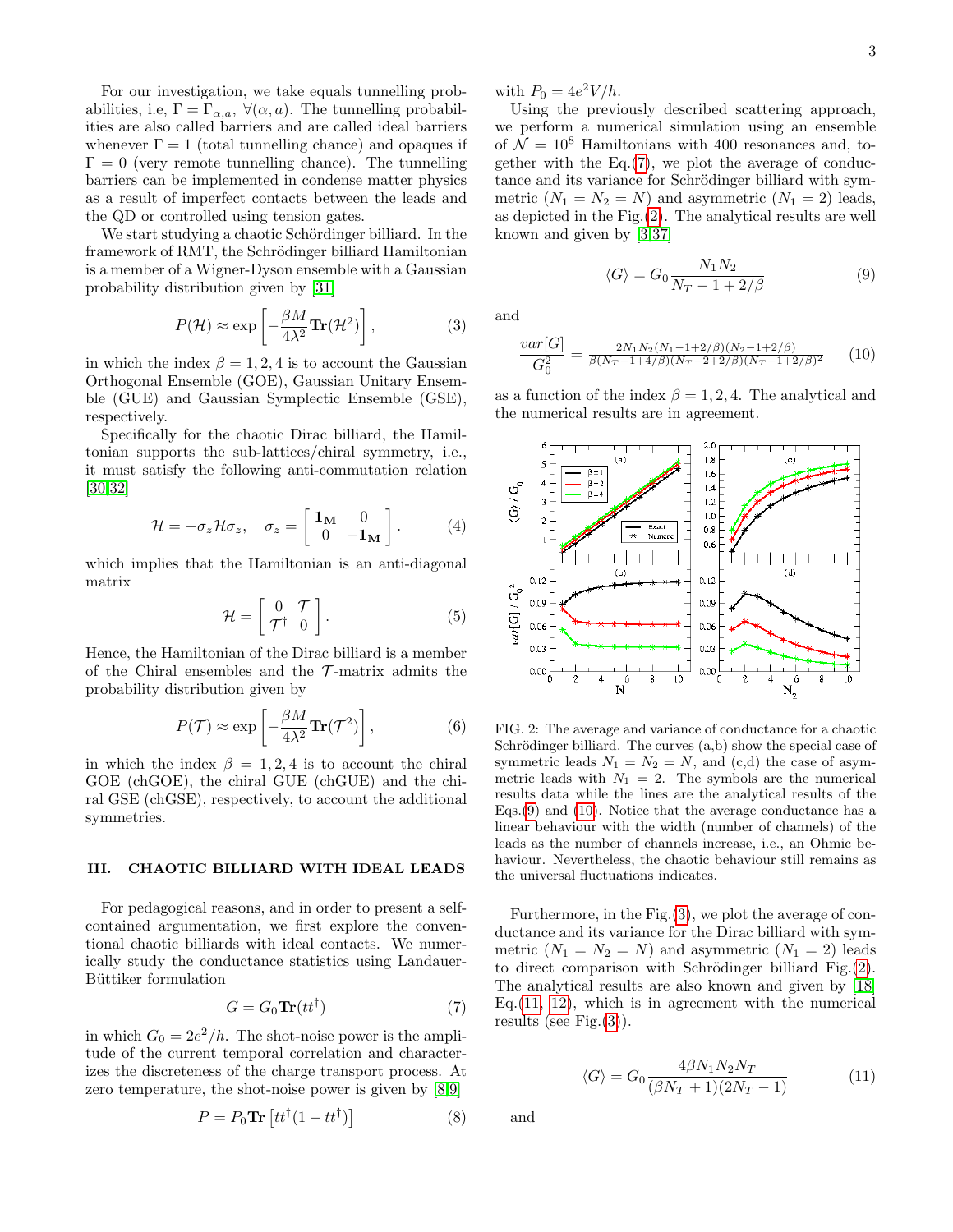<span id="page-3-1"></span>
$$
\frac{var[G]}{4e^2/h^2} = \begin{cases} \beta_1, & \beta = 1\\ \beta_2, & \beta = 2\\ \beta_4, & \beta = 4 \end{cases}
$$
 (12)

in which,

$$
\beta_1 = \frac{16N_1N_2N_T(3+2N_T^3+4N_1N_2N_T^2-4N_T-4N_1N_2-5N_T^2-5N_2^2)}{(2N_T-3)(2N_T-1)^2(N_T+3)(N_T+1)^2(2N_T+1)};
$$
\n(13)

$$
\beta_2 = \frac{8N_1N_2(3+16N_1N_2N_T^2 - 6N_T^2 - 6N_1^2 - 6N_2^2)}{(2N_T - 3)(2N_T + 3)(2N_T + 1)^2(2N_T - 1)^2};
$$
\n(14)

$$
\beta_4 = \frac{32N_1N_2N_T(3 - 16N_1N_2 + 8N_T - 20N_1^2 - 20N_2^2 - 16N_T^3 + 64N_1N_2N_T^2)}{(4N_T + 3)(4N_T + 1)^2(2N_T - 3)(2N_T - 1)^2(4N_T - 1)}.
$$
\n(15)



<span id="page-3-0"></span>FIG. 3: The average and variance of conductance for a chaotic Dirac billiard. The plots (a) and (b) describes symmetric leads  $N_1 = N_2 = N$ , and (c) and (d) asymmetric ones with  $N_1 = 2$ . The symbols are numerical calculation data while the lines are analytical results of Eqs.[\(11\)](#page-2-4) and [\(12\)](#page-3-1).

For ideal contacts, notice that the Dirac billiard conductance behaviour is qualitatively similar to the Schrödinger billiard ones. In particular, the conductance values  $\langle G \rangle_{\beta=4} > \langle G \rangle_{\beta=2} > \langle G \rangle_{\beta=1}$  for all values of  $N_i$ . The averaged conductance in  $\beta = 2$  (quantum dot in the presence of a perpendicular magnetic field) has no correction of quantum interference as a consequence of the time-reversal symmetry absence. Therefore, according to the Figs.[\(2,](#page-2-1)[3\)](#page-3-0) of the ideal regimes, the limit of few open channels preserves the anti-localization as effect of the spin-orbit coupling and the localization in the presence of a magnetic field perpendicular to the sample, in both Schrödinger billiard and Dirac billiard.

Using the same numerical scattering approach, we plot also the numerical results for the shot-noise power and its variance for both the Schrödinger billiard and the Dirac billiard, as depicted in the Figs.[\(4\)](#page-3-2) and [\(5\)](#page-3-3), respectively.



<span id="page-3-2"></span>FIG. 4: The average and variance of shot-noise power for a chaotic Schrödinger billiard. The plots (a) and (b) describes symmetric leads  $N_1 = N_2 = N$ . The symbols are a result of the numerical simulation data while the lines are analytical results.



<span id="page-3-3"></span>FIG. 5: The average and variance of shot-noise power for a chaotic Dirac billiard. The plots (a) and (b) describes symmetric leads  $N_1 = N_2 = N$ , and (c) and (d) asymmetric leads with  $N_1 = 2$ . The symbols are numerical calculation data.

Although we are presenting firstly the ideal setup, an intriguing result appears: notice that, as depicted in the Fig.[\(5\)](#page-3-3), the Dirac billiard noise behaviour has a clear distance when comparing the different ensembles, which does not occur in the Schrödinger billiard. Therefore, the quantum backscattering mechanisms are more compelling in materials such as graphene. In addition, note a clear inversion of the noise values comparing the three ensembles: according to Fig.[\(5.](#page-3-3)c), up to  $N = 5$ , quantum interference amplifies the amplitude in  $\beta = 4$  for the Dirac billiard while for the Schrödinger billiard it suppresses the amplitude as depicted in the Fig.[\(4.](#page-3-2)c). Therefore, quantum interference occurs inversely for the Dirac billiard shot noise power in the regime of few open channels.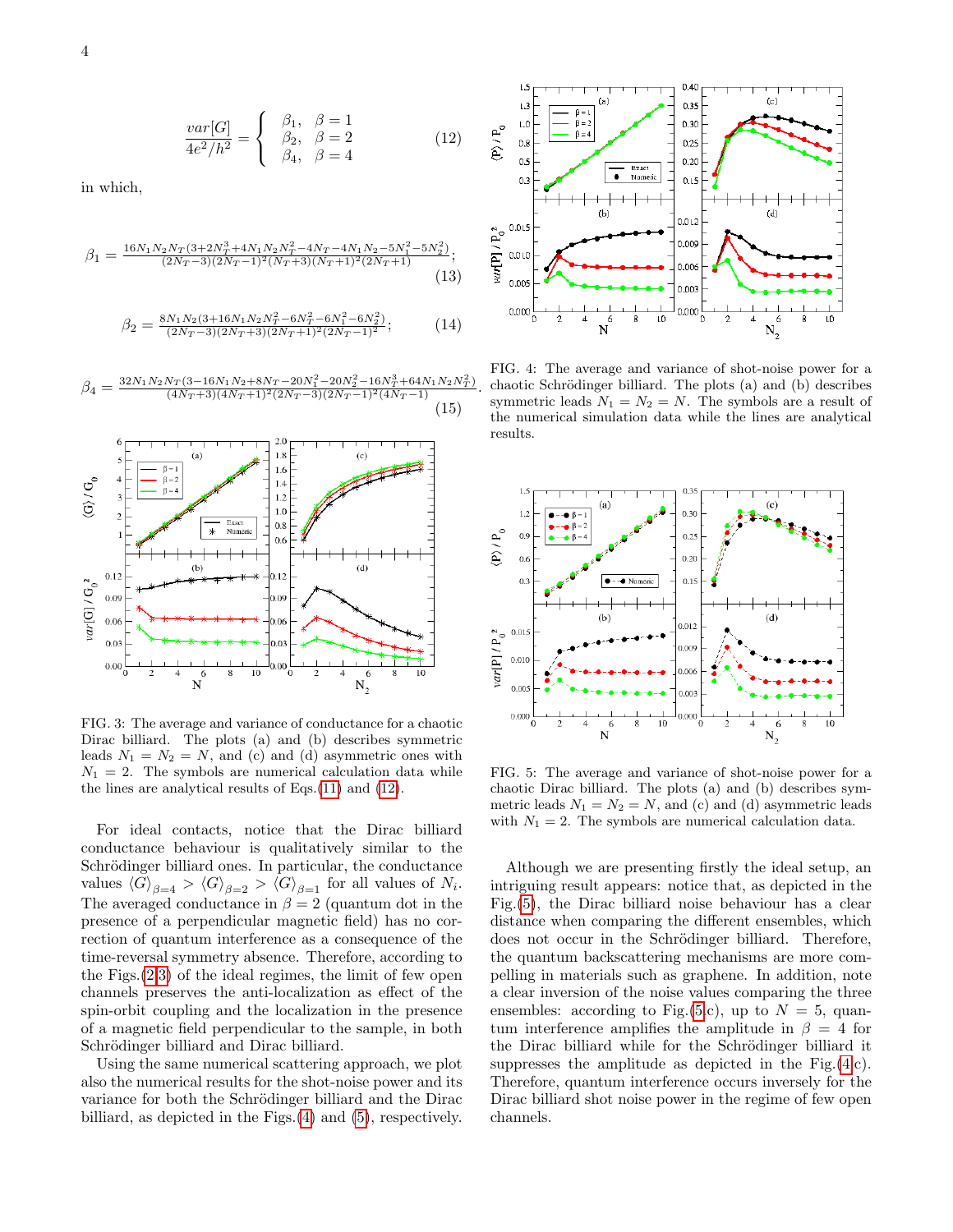# IV. NON-IDEAL SCHRÖDINGER BILLIARDS

In this section, we show how non-ideal contacts strongly affects the behaviour of quantum transport through a chaotic Schrödinger billiard.

### A. Conductance and Shot-Noise

The analytical results to the average of both conductance and the shot-noise power are known only in the semi-classical regime  $(N \gg 1)$ .



<span id="page-4-1"></span>FIG. 6: The average of conductance as a function of tunnel barrier  $\Gamma$  for Schrödinger billiard with symmetric leads  $N =$ 1, 2, 3 and 10. The symbols are numerical calculation data while the lines are analytical results of Eq. [\(16\)](#page-4-0).

For symmetric leads, the results are given by [\[37\]](#page-8-28)

<span id="page-4-0"></span>
$$
\frac{\langle G \rangle}{G_0} = \frac{N\Gamma}{2} + \frac{\Gamma}{4} \left( 1 - \frac{2}{\beta} \right) \tag{16}
$$

and [\[11\]](#page-8-29)

<span id="page-4-3"></span>
$$
\frac{\langle P \rangle}{P_0} = \frac{N\Gamma}{8} (2 - \Gamma) \tag{17}
$$

in which  $\Gamma \in [0, 1]$  is the tunnel barrier. In the Figs.[\(6\)](#page-4-1) and [\(7\)](#page-4-2), we plot our numerical simulation results for the average of conductance and the shot-noise power as a function of the tunnel barrier. The analytical and numerical results are in agreement for  $N = 10$ , as expected. However, at this stage, we begin to obtain original results: For  $N = 1$ , high order quantum corrections are preponderant and the numerical results diverges from the analytical outcomes.



<span id="page-4-2"></span>FIG. 7: The average of shot-noise power as a function of tunnel barrier  $\Gamma$  for Schrödinger billiard with symmetric leads  $N = 1, 2, 3$  and 10. The symbols are numerical calculation data while the lines are analytical results of Eq. [\(17\)](#page-4-3).

Furthermore, in the Fig.[\(8\)](#page-4-4) we also plot the variance of both the conductance and the shot-noise power.

$$
\frac{var[G]}{G_0^2} = \frac{1}{8\beta} \left[ 1 + (1 - \Gamma)^2 \right] \tag{18}
$$



<span id="page-4-4"></span>FIG. 8: The variance of conductance and shot-noise power for chaotic Schrödinger billiard.

# B. Probability Distribution

As demonstrated in the previous section, for few numbers of open channels in the leads, the electronic transport has a divergence with the well-known analytical results. Hence, the numerical investigation of the probability distribution of both the conductance and the shotnoise in this regime gain a relevant role. Each realisation of the chaotic QD corresponds to a distinct value for all observables. Each of the values is generically known as the eigenvalue of the sample associated with the respective observable. In Figs.[\(9\)](#page-5-0) and [\(10\)](#page-5-1), we plot the con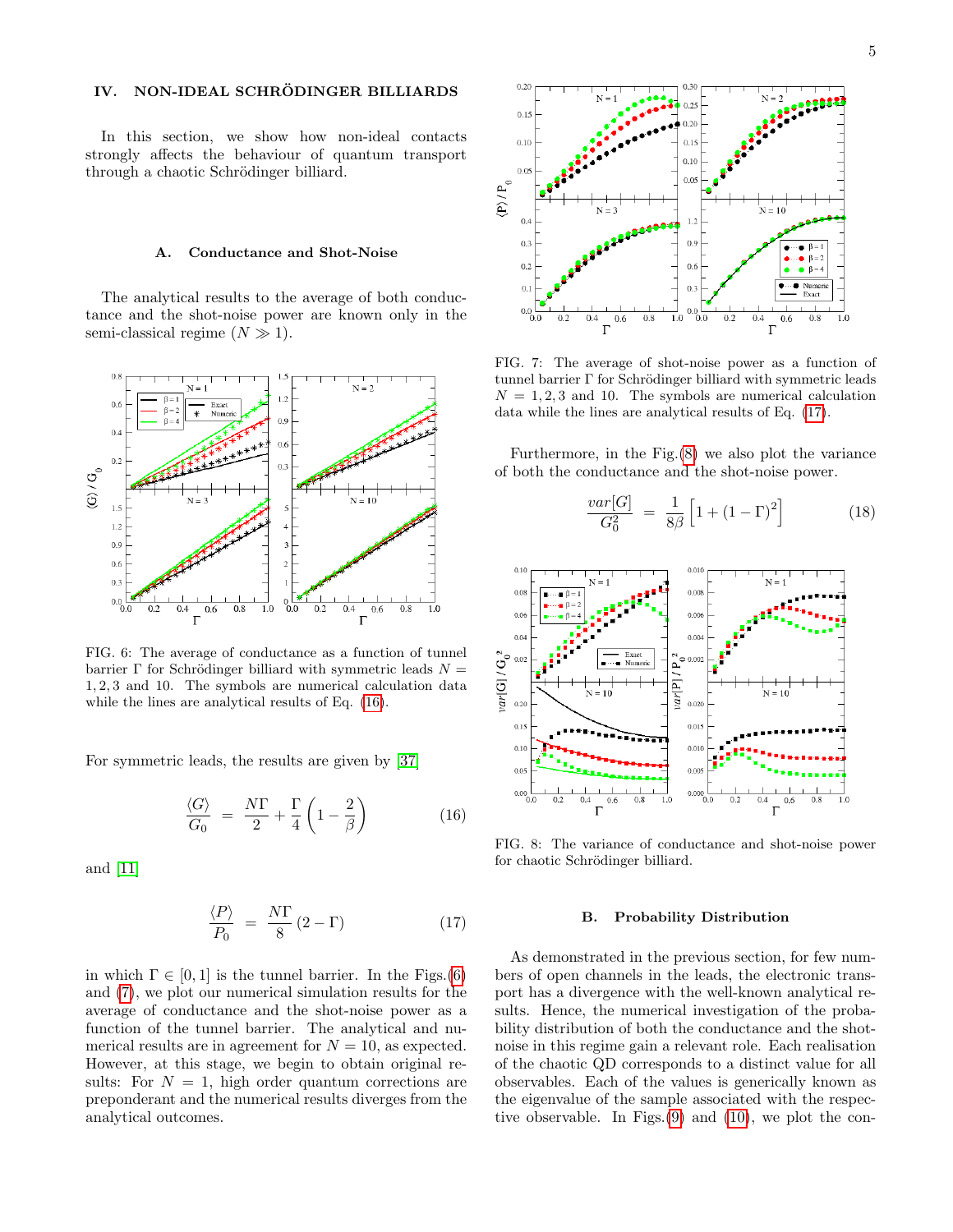ductance and shot-noise power distributions for  $N = 1$ and  $\Gamma = 0.25, 0.5, 0.75$  and 1.0.



<span id="page-5-0"></span>FIG. 9: Probability conductance distribution of the chaotic Schrödinger billiard for  $\Gamma = 0.25, 0.5, 0.75$  and 1.0 in the symmetric leads regime  $N_1 = N_2 = 1$ .



<span id="page-5-1"></span>FIG. 10: Probability shot-noise distribution of chaotic Schrödinger billiard for  $\Gamma = 0.25, 0.5, 0.75$  and 1.0 in the symmetric leads regime  $N_1 = N_2 = 1$ .

As depicted in the Fig.[\(9\)](#page-5-0), the modification of the tunneling barriers does not generates surprises concerning to the eigenvalues distribution of conductance: smaller barrier values (less transmission probability) tend to locate the eigenvalues close to zero, while the ideal case disperses the eigenvalues up to  $G_0$  especially in  $\beta = 4$ . The equivalent happens with the eigenvalues of the shot-noise power, as depicted in the Fig.[\(10\)](#page-5-1), with the exception of the shot-noise larger eigenvalues which is always strongly spread.

# V. NON-IDEAL DIRAC BILLIARDS

In this section, we show the effects of non-ideal contacts on the statistics of electronic transmission through a chaotic Dirac billiard.

### A. Conductance and Shot-Noise

Despite many attempts, the analytical results on the Dirac billiard is, in general, limited to ideal contacts specially on the regime of few open channels, a nonintegrable regime. For instance, the results to the average of conductance and the shot-noise power as a function of tunnel barriers are unknown until the moment. Therefore, there is a strong motivation for the numerical investigations and the obtention of general results in these systems, including graphene billiards in the nonideal regime. In this section, we obtain, for the first time, the phenomenology of graphene billiard (Dirac billiard) in the non-ideal regime. Firstly, a prominent distinction is imperative, the quantum correction mechanism exhibited through the difference in the behaviour for few and large number of open channels. In the Figs.[\(11\)](#page-5-2) and [\(12\)](#page-6-0), we depict the results of our previously mentioned numerical simulation to the average of conductance and the shot-noise power as a function of the tunnel barriers for the three universal symmetries. Notice the difference between the curves both for de conductance and the shot-noise power as the regime of few open channels is reached. The difference is a signal of the preponderant role of the quantum interference corrections to the semiclassical therms as the width of the leads is reduced.



<span id="page-5-2"></span>FIG. 11: The average of conductance as a function of tunnel barrier, Γ, for the Dirac billiard with symmetric leads  $N =$ 1, 2, 3 and 10. The symbols are the numerical data obtained by random matrix theory.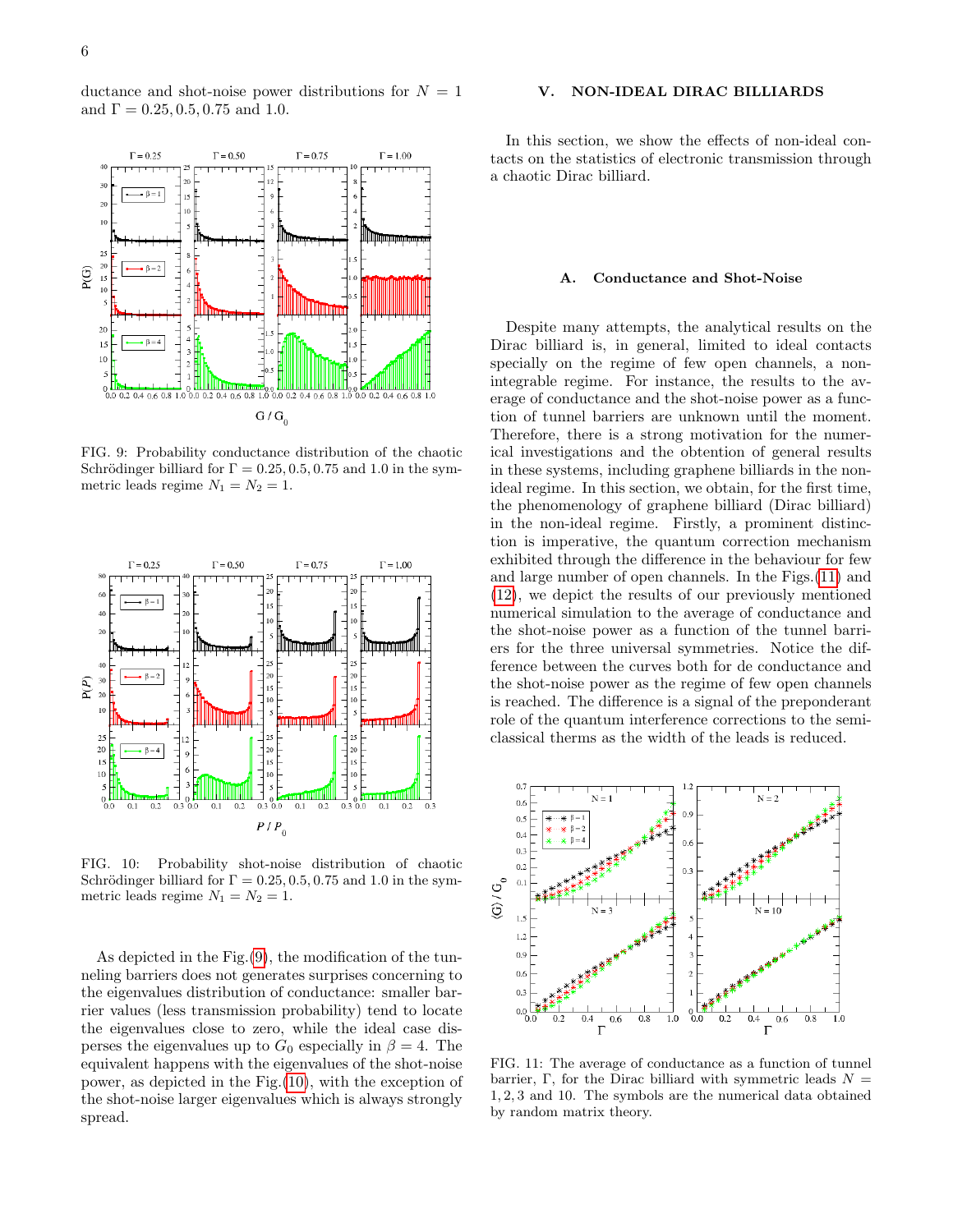

<span id="page-6-0"></span>FIG. 12: The average of shot-noise power as a function of tunnel barrier Γ for Dirac billiard with symmetric leads  $N =$ 1, 2, 3 and 10. The symbols are numerical calculation data.

Furthermore, we show a divergence in the Fig.[\(13\)](#page-6-1) in which we plot the variance of conductance and shot-noise power.



<span id="page-6-1"></span>FIG. 13: The variance of conductance and shot-noise power for chaotic Dirac billiard.

The Fig.[\(11\)](#page-5-2) shows a counterintuitive property that has already been explored in the context of cosmology. The Klein paradox [\[38\]](#page-8-30) refers to the amplification of the tunnelling probability in relativistic systems if the potential barrier is increased. Notice that lower Γ indicates a higher barrier value and, therefore, the suppression of both the classical and quantum terms of conductance or, correspondingly, indicates the decreasing of transport coefficients. However, as one observes in this figure, a striking effect occurs: For the same value of the potential barrier, the effect of the magnetic field is to amplify the conductance and not to produce a weak localization (a result expected from the Anderson theory of localization), as we can see in the  $Fig.(11)$  $Fig.(11)$ . This indicates that the quantum interference correction term (QICT) is highly anomalous in the Dirac billiard.

We obtain the QICT subtracting the averaged values

obtained in any ensemble from the ones obtained in  $\beta = 2$ ensemble which contains only the classical term. Observing the Fig. $(14)$ , we find that the increase of the barrier produces an amplification of the quantum interference term. This indicates a very peculiar type of Klein paradox exhibited in Dirac billiard and not observed in Schrödinger billiard. Therefore, the chaotic Klein paradox can be measured by the inversion of quantum antilocalization caused in a very special way by the timereversal symmetry breaking.



<span id="page-6-2"></span>FIG. 14: Localization of conductance for Schrödinger billiard  $(a \text{ and } b)$  and Dirac billiard  $(c \text{ and } d)$ .



FIG. 15: Localization of shot-noise power for Schrödinger billiard  $(a \text{ and } b)$  and Dirac billiard  $(c \text{ and } d)$ .

In the reference [\[39\]](#page-8-31), the authors showed interesting electronic propagation paths induced by the Klein paradox in graphene point contact subject to external potentials. In particular, these abnormal paths may lead to conductance fluctuations with fractal-like behaviour that do not appear in usual two-dimensional structures. Accordingly, the electrons tend to traverse regions with greater potential (edges of the constriction), unlike what happens in Schrödinger's structures. In the reference [\[40\]](#page-8-32), the authors solve the resonant two-dimensional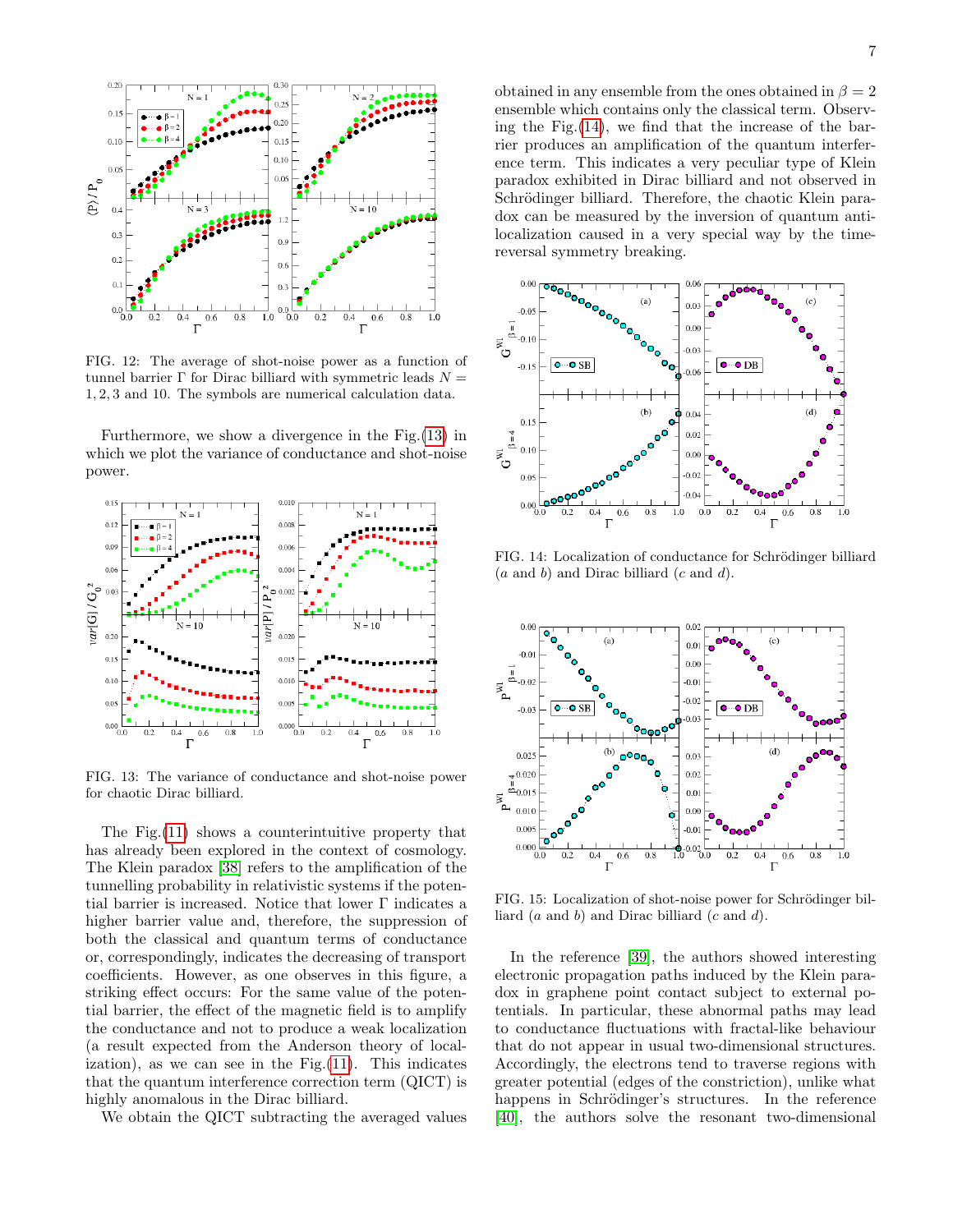Dirac equation for two symmetric quantum dots separated by a tunneling barrier. They show that chaos can suppress the effect of quantum tunneling, leading to a regularization of the tunneling dynamics including graphene. These effects, jointly with our results in klein paradox in the presence of universal chaos, suggest that there is an emerging competition between chaos, tunneling, confinement, and the underlying symmetries that determine the essence of quantum transport.

### B. Probability Distribution

As demonstrated in the previous section, for few numbers of open channels in the leads the electronic transport has a very peculiar behavior. Hence, the numerical study of probability distribution of conductance and shot-noise in this regime is again important. In the Figs.[\(16\)](#page-7-1) and [\(17\)](#page-7-2), we plot the conductance and shot-noise power distributions for  $N = 1$  and  $\Gamma = 0.25, 0.5, 0.75, 1.0$ .



<span id="page-7-1"></span>FIG. 16: Probability conductance distribution of chaotic Dirac billiard for  $\Gamma = 0.25, 0.5, 0.75$  and 1.0 in the symmetric leads regime  $N_1 = N_2 = 1$ .

According to Fig.[\(16\)](#page-7-1), the distribution of conductance eigenvalues of a Dirac billiard tends to locate around zero for small values of  $\Gamma$  (low probability of transmission), as expect. As the  $\Gamma$  value increases, the eigenvalues disperse. However, surprisingly, the eigenvalues tend to appear in  $G \approx 0.5G_0$  and not in the maximum,  $G = G_0$ , as expected for the ideal systems and confirmed in the Schrödinger billiard. In addition, around  $G \approx 0.5G_0$  appears an anomalous singularity (not present in any symmetries of WD ensembles) for  $\beta = 1$  and  $\beta = 2$ . Therefore, structures such as graphene determine anomalous singularities in the distribution of conductance eigenvalues. The Fig.[\(17\)](#page-7-2) shows the shot-noise power distribution eigenvalues, which eliminates the peak in the maximum value (present in WD symmetries) and creates a strong peak in the intermediate values in which, like in Dirac billiard conductance, an anomalous singularity in both  $\beta = 1$  and in  $\beta = 2$  is created.



<span id="page-7-2"></span>FIG. 17: Probability shot-noise distribution of chaotic Dirac billiard for  $\Gamma = 0.25, 0.5, 0.75$  and 1.0 in the symmetric leads regime  $N_1 = N_2 = 1$ .

# VI. CONCLUSION

In this paper, we performed a complete and selfcontained numerical investigation of both the chaotic Dirac Billiards and the Schrödinger Billiards. By direct comparisons between the two kinds of scattering, we observed anomalous behaviors in the conductance, the shotnoise power, the universal conductance fluctuations and the respective eigenvalues distributions. We especially observed a myriad of relevant singularities and anomalous concentrations in the eigenvalues distributions in the Dirac billiards, inversions and suppression/amplification transitions in the conductance and in the shot-noise power. More importantly, we identified the Klein paradox that can be measured and controlled in experiments involving graphene quantum dots. We hope that our results will have many unfolding in the endeavour into the understanding of phenomena involving universal resonant quantum scattering and chaos in the mesoscopic regime in both non-relativistic and relativistic systems.

This work was partially supported by CNPq, CAPES and FACEPE (Brazilian Agencies).

<span id="page-7-0"></span><sup>&</sup>lt;sup>1</sup> E. Akkermans and G. Montambaux, *Mesoscopic Physics of* Electrons and Fotons (Cambridge university press, 2007).

 $2^2$  C. W. J. Beenakker, Rev. Mod. Phys. 69, 731 (1997); Rev. Mod. Phys. 80, 1337 (2008) .